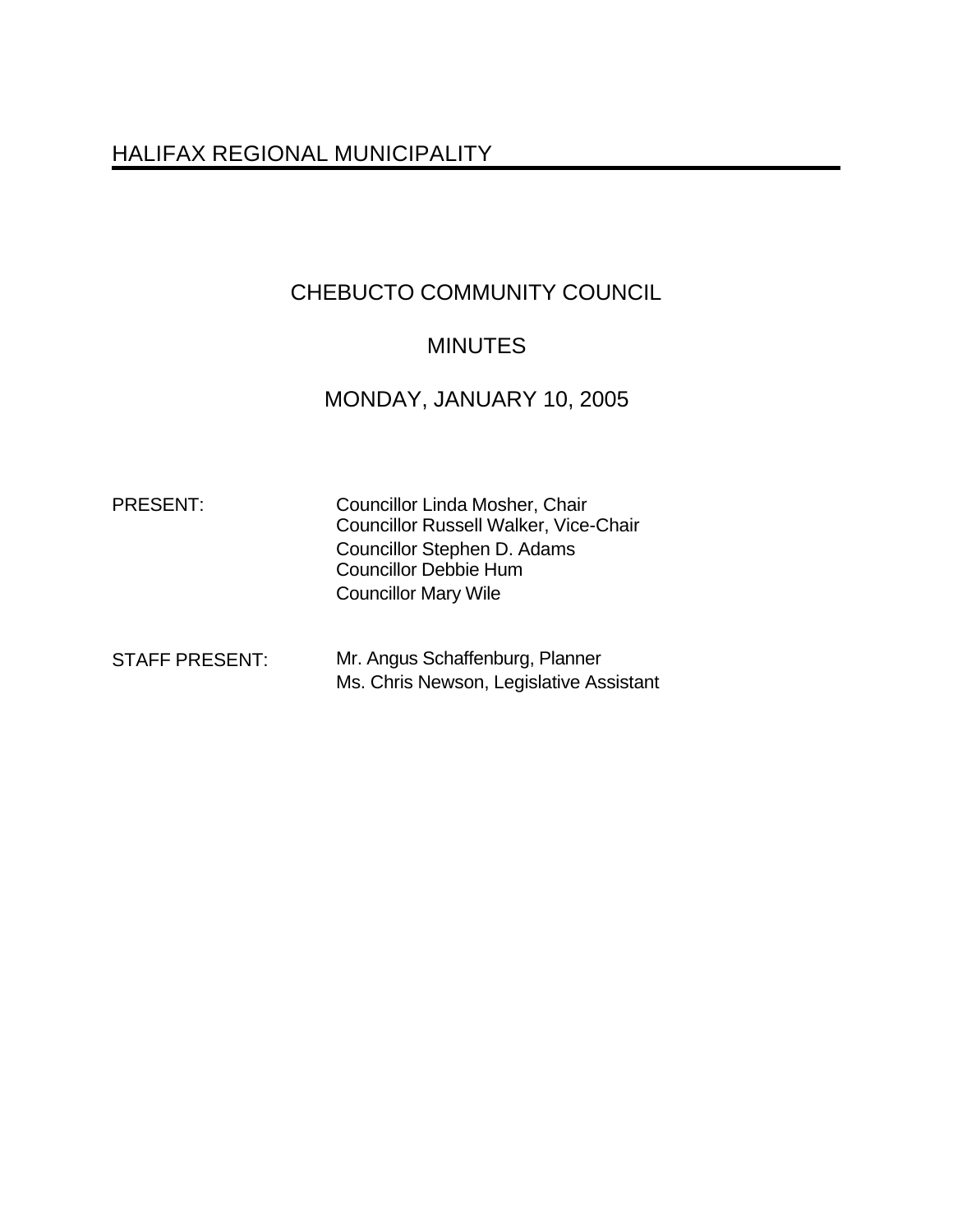## **TABLE OF CONTENTS**

| 1.               |                                                                                                                                                                                                                  |  |  |  |
|------------------|------------------------------------------------------------------------------------------------------------------------------------------------------------------------------------------------------------------|--|--|--|
| 2.               |                                                                                                                                                                                                                  |  |  |  |
| 3.               |                                                                                                                                                                                                                  |  |  |  |
| $\overline{4}$ . | APPROVAL OF THE ORDER OF BUSINESS AND APPROVAL OF ADDITIONS                                                                                                                                                      |  |  |  |
| 5.               |                                                                                                                                                                                                                  |  |  |  |
|                  | 5.1                                                                                                                                                                                                              |  |  |  |
|                  | 5.1.1<br>As-of-Right Development along the Bedford Highway 8<br>5.1.2<br>Proposed Sign - Shoppers Drug Mart, Herring Cove Road  8<br>5.1.3<br>Hurricane Juan Clean-up in Districts 15, 16, 17 and 18  9<br>5.1.4 |  |  |  |
| 6.               |                                                                                                                                                                                                                  |  |  |  |
| 7 <sub>1</sub>   |                                                                                                                                                                                                                  |  |  |  |
| 8.               |                                                                                                                                                                                                                  |  |  |  |
| 9.               |                                                                                                                                                                                                                  |  |  |  |
| 10.              | CORRESPONDENCE, PETITIONS AND DELEGATIONS  9                                                                                                                                                                     |  |  |  |
| 11.              |                                                                                                                                                                                                                  |  |  |  |
| 12.              |                                                                                                                                                                                                                  |  |  |  |
| 13.              |                                                                                                                                                                                                                  |  |  |  |
|                  | 13.1<br>Case 00066: Development Agreement, Governor's Brook Subdivision,<br>13.2<br>13.3                                                                                                                         |  |  |  |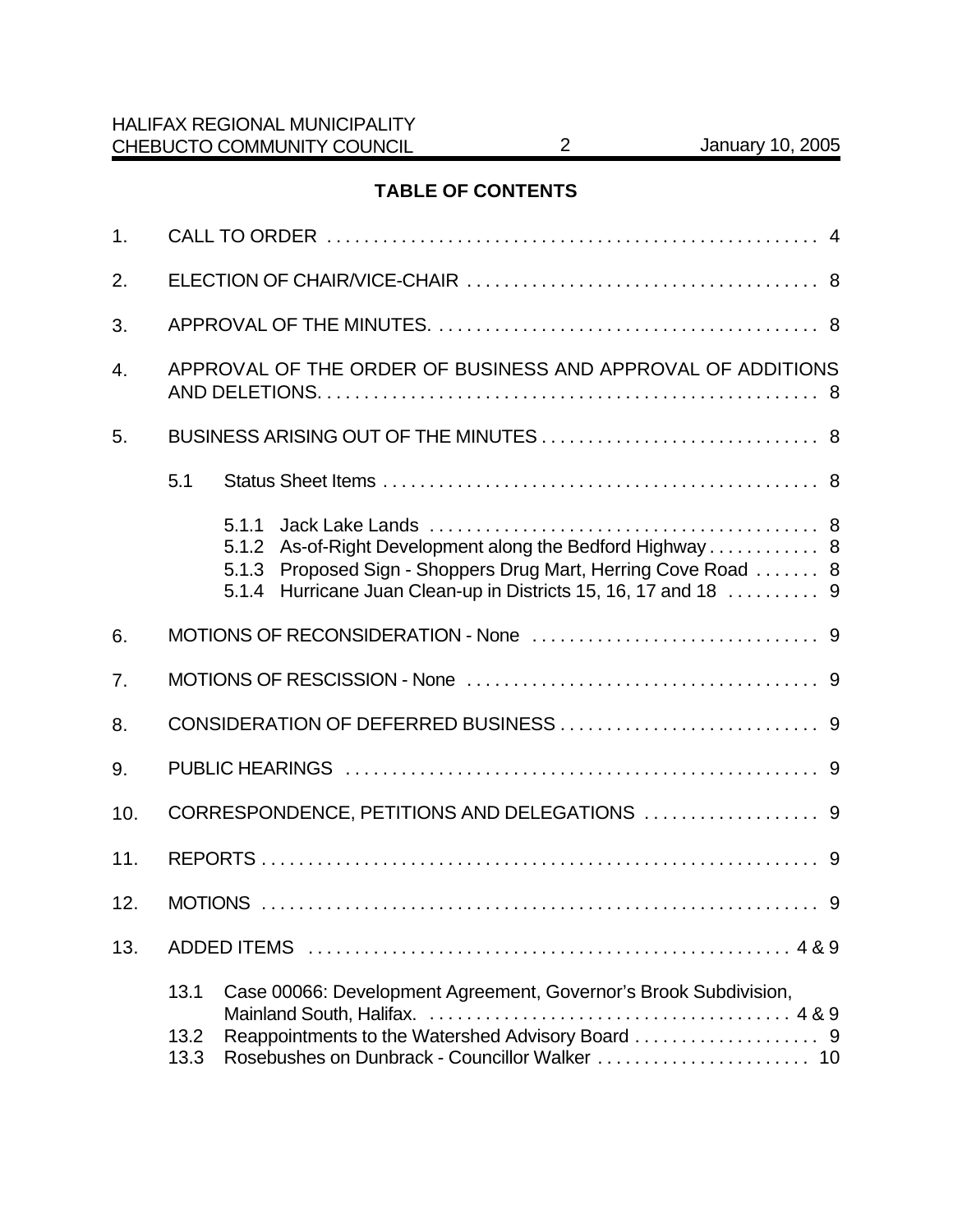| <b>HALIFAX REGIONAL MUNICIPALITY</b><br>CHEBUCTO COMMUNITY COUNCIL | $\overline{\mathbf{3}}$ | January 10, 2005 |
|--------------------------------------------------------------------|-------------------------|------------------|
|                                                                    |                         |                  |
|                                                                    |                         |                  |
|                                                                    |                         |                  |
|                                                                    |                         |                  |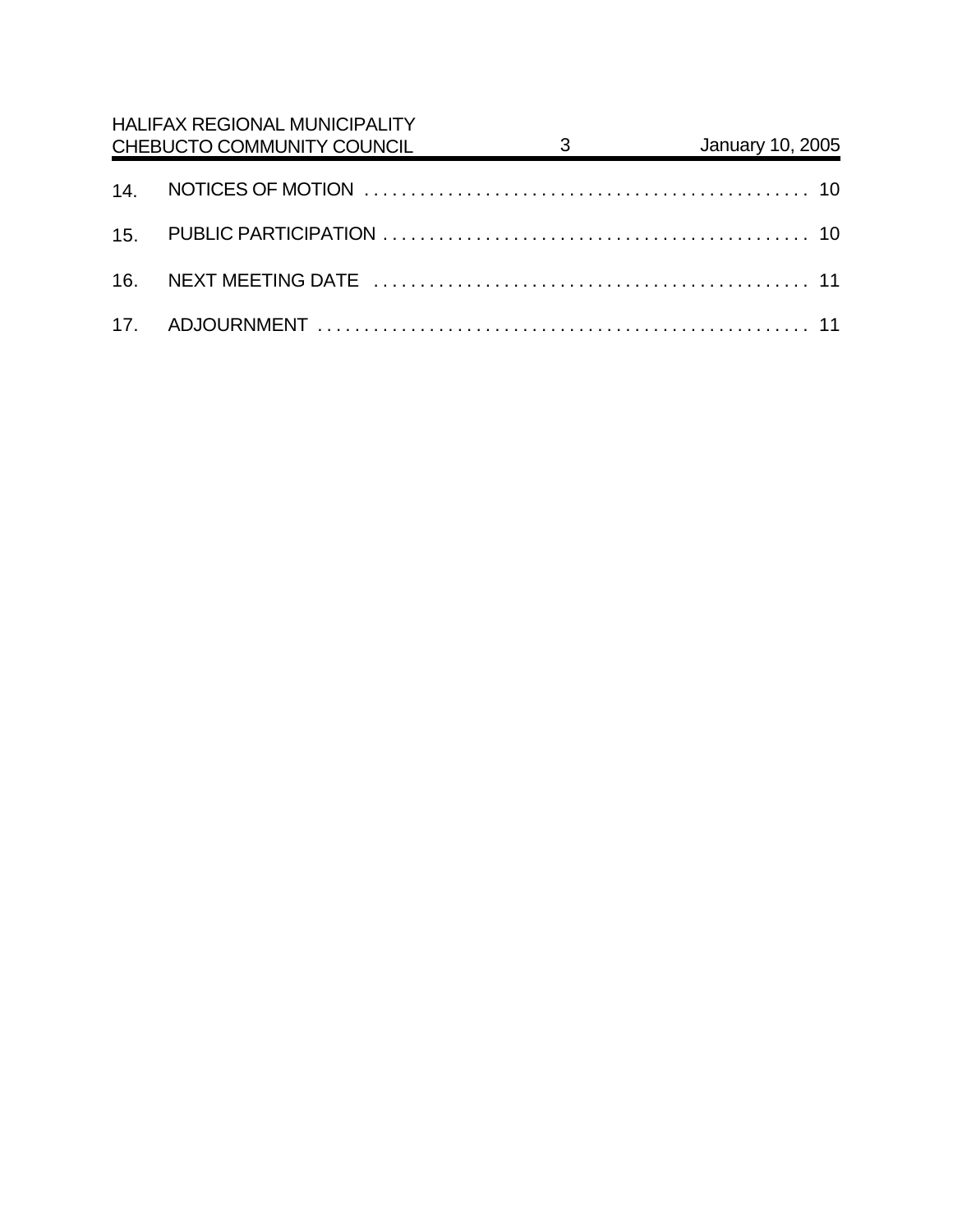## **1. CALL TO ORDER**

The Chair called the meeting to order at 7:00 pm at the Keshen Goodman Library, 330 Lacewood Drive, Halifax.

It was agreed by Chebucto Community Council to move forward on the agenda Item 13.1 Case 00066: Development Agreement, Governor's Brook Subdivision, Mainland South, Halifax to immediately following the Call to Order.

#### **13. ADDED ITEMS**

- 13.1 Case 00066: Development Agreement, Governor's Brook Subdivision, Mainland South, Halifax.
- A Supplemental Report dated January 7, 2005 was before Community Council.

Mr. Angus Schaffenburg, Planner, presented the report.

**MOVED BY Councillor Adams, seconded by Councillor Walker that Chebucto Community Council:**

- **1. Approve the Development Agreement, being Attachment "A" of the supplementary report dated November 18, 2004 to permit a comprehensive residential development on 156 acres in Mainland South, lands of Kimberly-Lloyd Developments Ltd;**
- **2. Require that the development agreement be signed within 120 days, or any extension thereof granted by Council on request of the applicant, from the date of final approval by Council and any other bodies as necessary, whichever is later; otherwise this approval will be void and obligations arising hereunder shall be at an end; and**
- **3. Write to the Minister responsible for the Nova Scotia Department of the Environment and Labour outlining the concerns about water volumes to Colpitt Lake including a copy of the public hearing minutes.**

Councillor Adams commented that this issue has had extensive input from the Community and Developer and has been an ongoing issue. He advised in the 1990's he had voted against this particular development for reasons such as there were no protections for the MacIntosh Run and it was more specific for the residents of Herring Cove and the affect it would have on them. Councillor Adams added he has reviewed the information supplied by the UARB which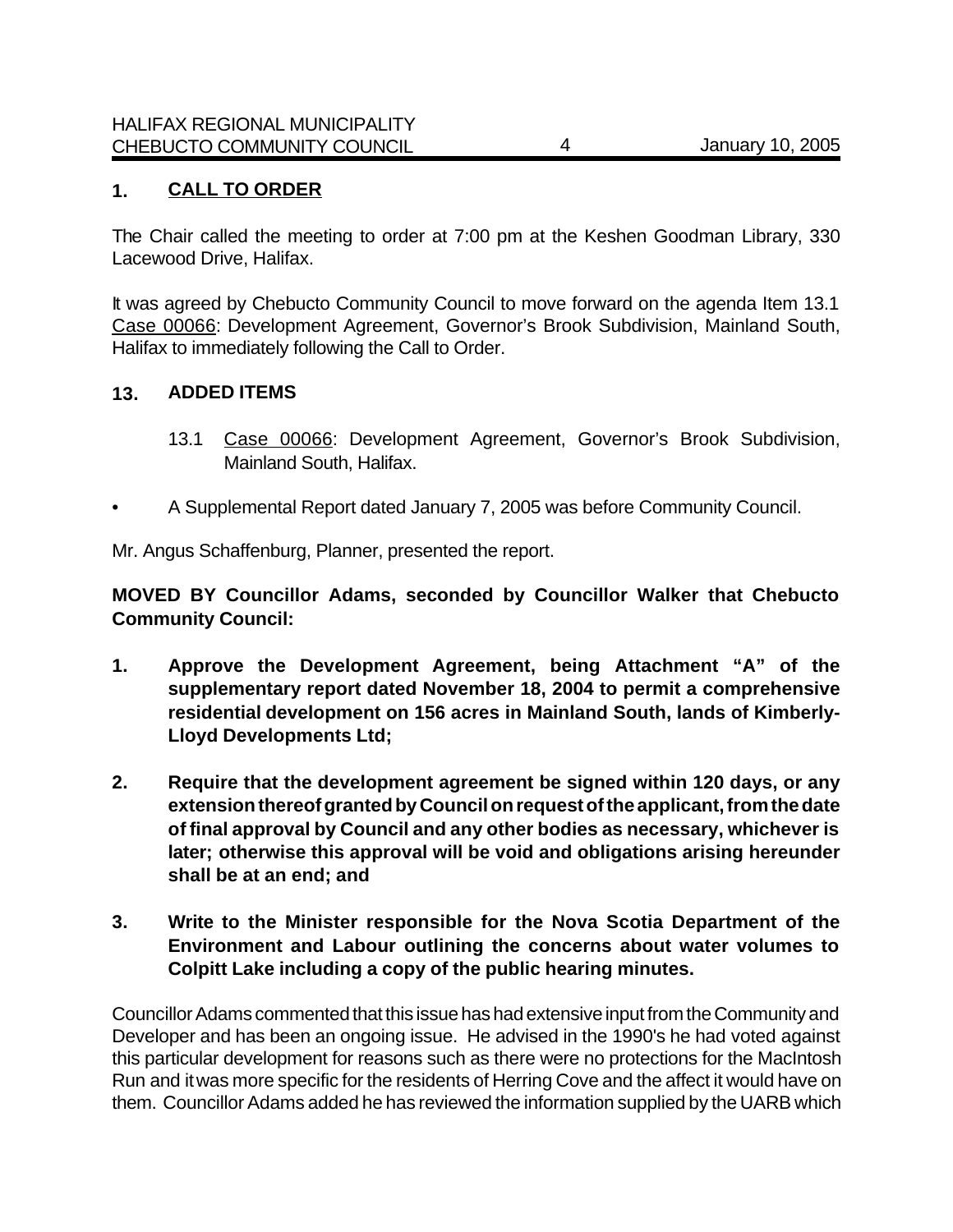| CHEBUCTO COMMUNITY COUNCIL           | January 10, 2005 |
|--------------------------------------|------------------|
|                                      |                  |
| <b>HALIFAX REGIONAL MUNICIPALITY</b> |                  |

suggests there are safeguards in this Development Agreement to protect the environment that do not exist under RDD. Also, the UARB suggests the status quo would also offer protection to environmentally sensitive areas. A comparison between RDD and this development agreement shows that:

- The public feel the RDD would be better but either way there will be blasting.
- Under RDD the developer can go in an clear cut every tree and that could not be prevented. The development agreement protects trees of 4" diameter.
- Minimal setbacks to MacIntosh Run and no setbacks for other water courses under RDD. The development agreement offers setbacks to Colpitt Lake and extends the setback from the MacIntosh Run.
- More passive and recreation land, conservation land with the development agreement and certainties of upgrades to MacIntosh Run and Roach's Pond pumping station in the event of surges which will have to be put in place before development occurs and will be monitored by the Department of Environment.
- Jack pine (trees) is an issue and it will be saved under the Development agreement.
- The Department of Fisheries and Oceans and the Department of Environment will be extensively involved with this development.
- He added this is the first time he has been at a public hearing where the developer is requesting more in the way of restrictions versus the RDD. Generally it is the public who is looking for more restrictions.

Councillor Hum thanked everyone for their presentations at the public hearings. She added even though she was not present for the earlier public hearings, she has read most, if not all, the information dating back to that time. She added she considers her role of Councillor very seriously. Councillor Hum commented the proposed development agreement does meet the existing Municipal Planning Strategy (MPS). She advised Kimberley Lloyd has indicated that they would consult with a citizens group comprised of interested parties as selected and approved by Chebucto Community Council through the detailed design stages and construction stages of the development for the purpose of furthering the environmental protection of abutting water courses. In this regard should modifications to the plan be found which would further this intent, and if such modifications are acceptable to the developer, HRM, and any other applicable external approval agency, then the developer will consider requesting such change as approved by Chebucto Community Council. Kimberley Lloyd indicated they have had success on past projects with such arrangements. Councillor Hum concurred with the willingness of Kimberley Lloyd to work with concerned citizens groups such as the Friends of Hemlock Ravine and added she believes Kimberley Lloyd Developments is honest and truthful in their offer to continue negotiations.

## **MOVED BY Councillor Walker, seconded by Councillor Hum that the following amendments be added to the Development Agreement:**

**1. Providethe building contain no more than four (4) residential storiesand**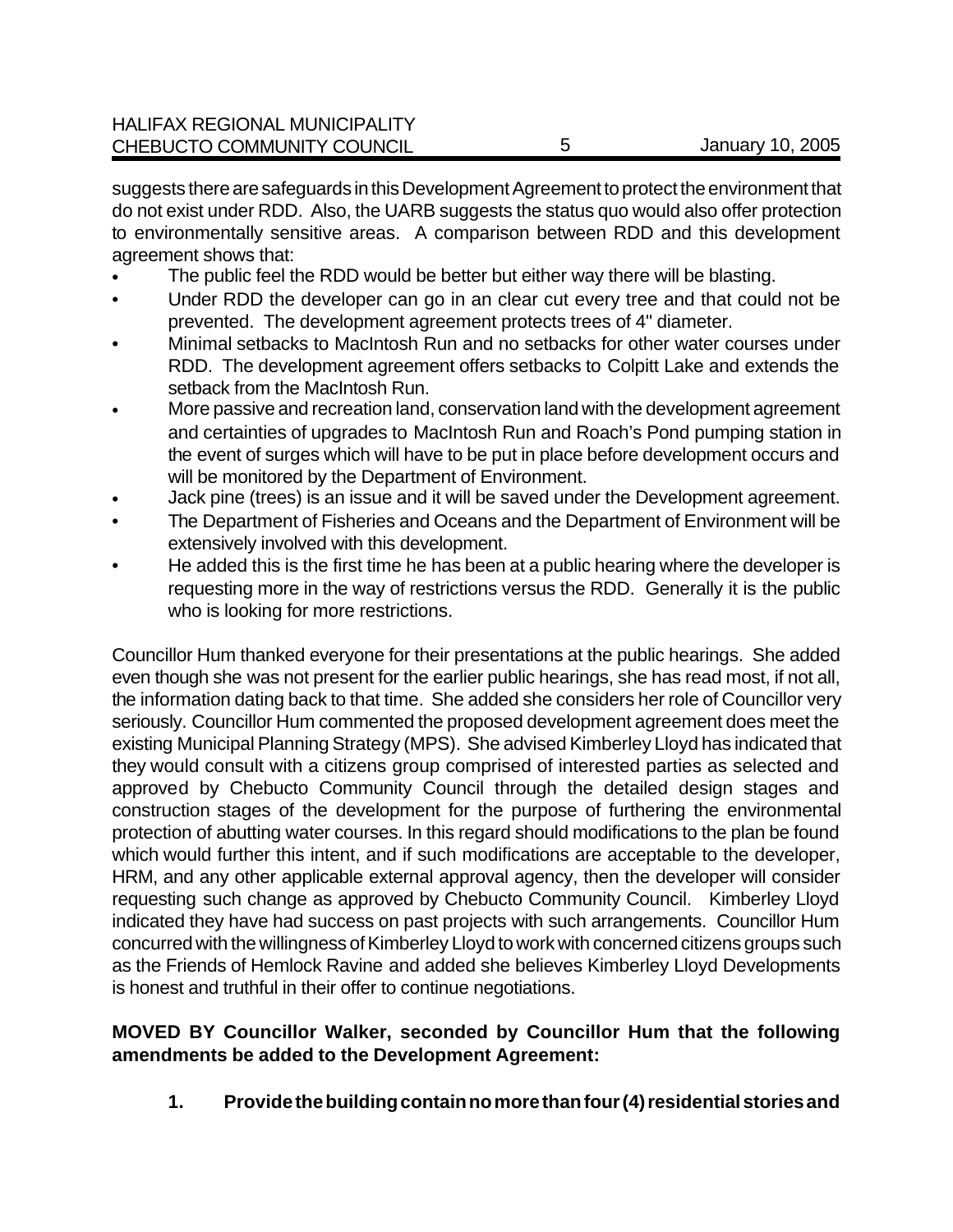**the angle controls are met under #2 to Clause 2.11 (d).**

**2. Forward request to Senior Supervisors of Streets and Roads that sand be used rather than salting during the snow operations. The motion for the two amendments was PUT AND PASSED UNANIMOUSLY.**

Councillor Walker further commented that he was surprised to hear from the public that this proposed development agreement had too many single family homes. He also added for the record that Schedule "A" is never included in the documents for Council at a public hearing but is included in the final documents. Schedule "H" was included in the report as it was requested by the public to show the roads. He added the Environmental Protection in the Development Agreement includes the Roach's Pond Pumping station being addressed. Further, Chebucto Community Council has requested in the motion for the Government to monitor water going to Colpitt Lake. The Development Agreement offers more protection than the RDD or As-of-right. There is no protection as-of-right. This development agreement will give 245 acres of parkland to HRM. Councillor Walker indicated he is in support of this development agreement.

Councillor Wile added the land does belong to Kimberley Lloyd Developments and they have the right to develop it. She indicated she appreciated the passion from the public on this issue and thanked them for their participation.

Councillor Mosher requested her comments be entered for the record:

*"I did not support the re-zoning from holding to RDD. I would prefer that no development occur on these lands. However, the zoning was previously approved by Chebucto Community Council and this decision was upheld by the UARB. The decision is not to decide whether or not development can occur at all. The developer can develop with their current RDD zoning, without coming to Council. The decision is not to defer and ask that the developer come back with a different application. As the representative of Kimberly Lloyd stated during the public hearing: if the development agreement does not pass, they will proceed developing with the RDD zoning. Our choices are either develop as-of-right through the RDD zoning, or develop through development agreement, so that we can maximize the protection of the environmentally sensitive areas that have been so well articulated through the public hearing process. The decision before us this evening is whether the development agreement is reasonably consistent with the policies of the MPS and the adopted land development distribution strategy. The RDD zoning allows the developer, by right, to proceed with building R1 and R2 homes. They can still blast, they can cut down every tree,*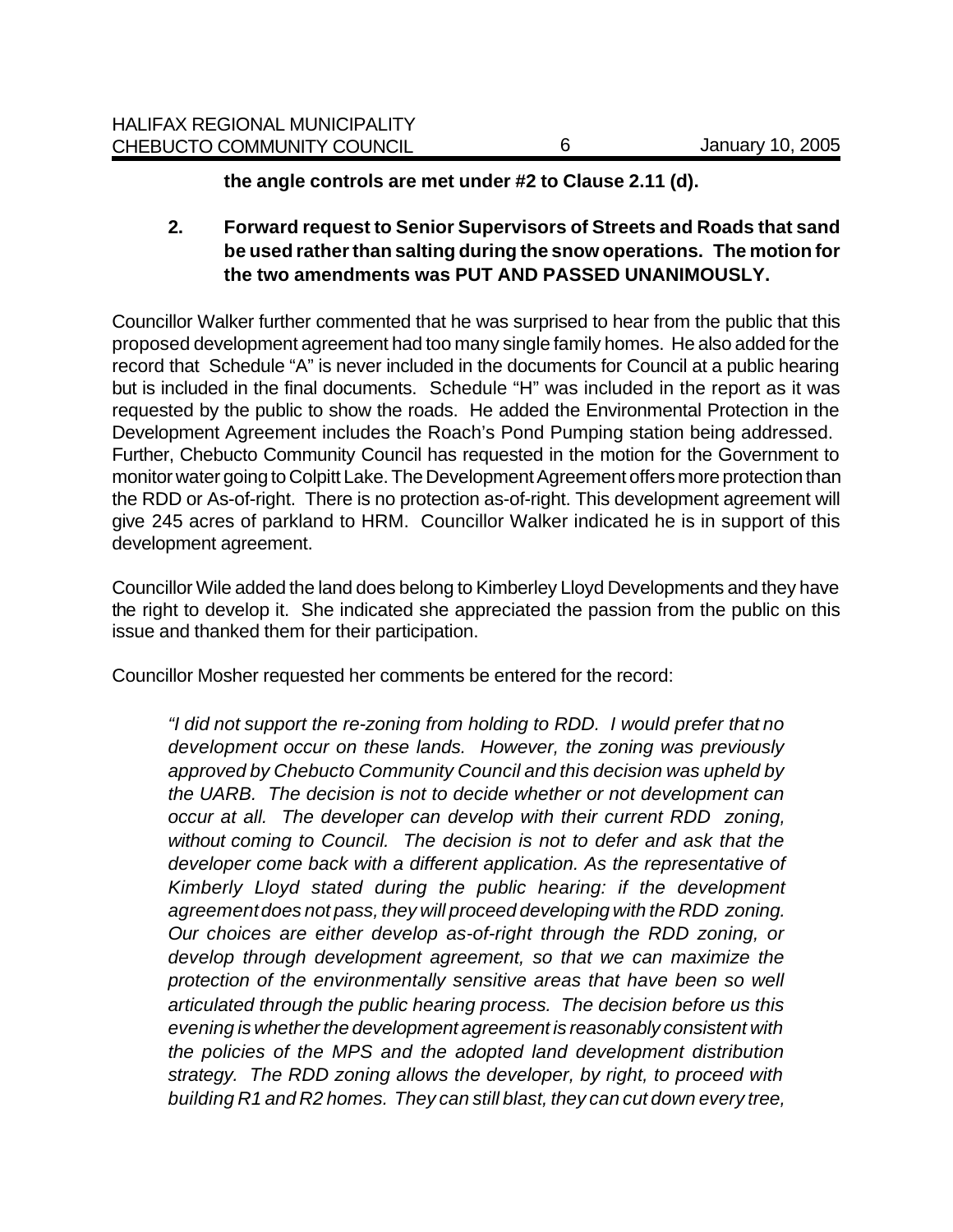*including the jack pines, have no setbacks from Colpitt Lake, and only have to donate 5% parkland. With the development agreement, we will be receiving 245 acres (70%) of public open space versus 7 acres by right. The development agreement specifies environmental protection such as: minimum 100' setbacks from all water courses, tree retention, deeded environmentally sensitive areas, landscape requirements, slope restrictions, prevents long term topsoil storage, and improved water quality into the MacIntosh Run. These enhancements are only possible with a development agreement and not with the "as of right". RDD zoning. \*And enforceable by development agreement - not by covenant. 7.3 of the MSMPS does not mean this land cannot be developed - but does mean that measures can be implemented to protect environmentally sensitive areas. I agree with the UARB report and feel that the "status quo" (RDD zoning) "offers little protection to the "environmentally sensitive areas." Under the Generalized Future Land Use map this property is designated for residential development. My decision comes down to which is better for the community and the environment? The existing zoning or this development agreement? Based on the current RDD zoning and the fact that far greater environmental protection will be afforded with the development agreement, I am going to support staff's recommendation."* 

## **MOTION PUT AND PASSED AS AMENDED. The amended motion now reads as follows:**

**MOVED BY Councillor Adams, seconded by Councillor Walker that Chebucto Community Council:**

- **1. Approve the Development Agreement, being Attachment "A" of the supplementary report dated November 18, 2004 to permit a comprehensive residential development on 156 acres in Mainland South, lands of Kimberly-Lloyd Developments Ltd;**
- **2. Provide the building contain no more than four (4) residential stories and the angle controls are met under #2 to Clause 2.11 (d)..**
- **3. Forward request to Senior Supervisors of Streets and Roads that sand be used rather than salting during the snow operations.**
- **4. Require that the development agreement be signed within 120 days, or any extension thereof granted by Council on request of the applicant, from the date of final approval by Council and any other bodies as necessary, whichever is**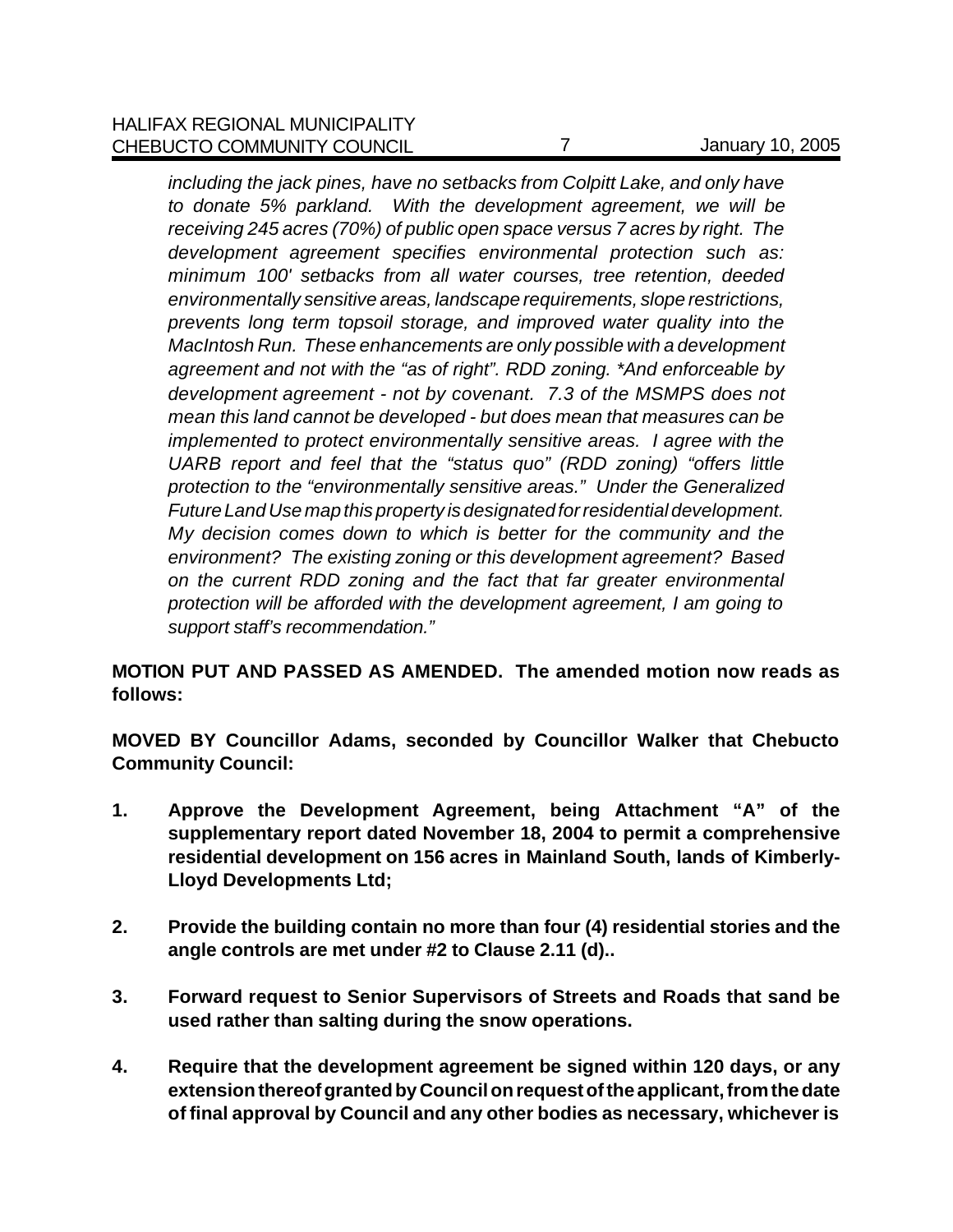**later; otherwise this approval will be void and obligations arising hereunder shall be at an end; and** 

- **5. Write to the Minister responsible for the Nova Scotia Department of the Environment and Labour outlining the concerns about water volumes to Colpitt Lake including a copy of the public hearing minutes. AMENDED MOTION PUT AND PASSED UNANIMOUSLY.**
- **2. ELECTION OF CHAIR/VICE-CHAIR**

**MOVED BY Councillor Walker, seconded by Councillor Hum that Councillor Mosher be elected as Chair for Chebucto Community Council for 2005. MOTION PUT AND PASSED UNANIMOUSLY.**

**MOVED BY Councillor Adams, seconded by Councillor Hum that Councillor Walker be elected as Vice-Chair for Chebucto Community Council for 2005. MOTION PUT AND PASSED UNANIMOUSLY.**

**3. APPROVAL OF MINUTES -** Regular minutes of December 6, 2004 and Special Meeting of January 5 & 6, 2005.

**MOVED BY Councillor Walker , seconded by Councillor Adams that the minutes of December 6, 2004 be approved as circulated. MOTION PUT AND PASSED UNANIMOUSLY.** Approval of the January 5 & 6, 2005 minutes was **deferred** as the minutes were not available.

## **4. APPROVAL OF THE ORDER OF BUSINESS AND APPROVAL OF ADDITIONS AND DELETIONS.**

- Addition: 13.2 Reappointments to the Watershed Advisory Board
	- 13.3 Rosebushes on Dunbrack Councillor Walker

**MOVED BY Councillor Adams, seconded by Councillor Hum that the order of business be approved as amended. MOTION PUT AND PASSED UNANIMOUSLY.**

#### **5. BUSINESS ARISING OUT OF THE MINUTES**

- 5.1 Status Sheet Items
	- 5.1.1 Jack Lake Lands

Councillor Adams advised he had received an e-mail response but would prefer a report for Community Council.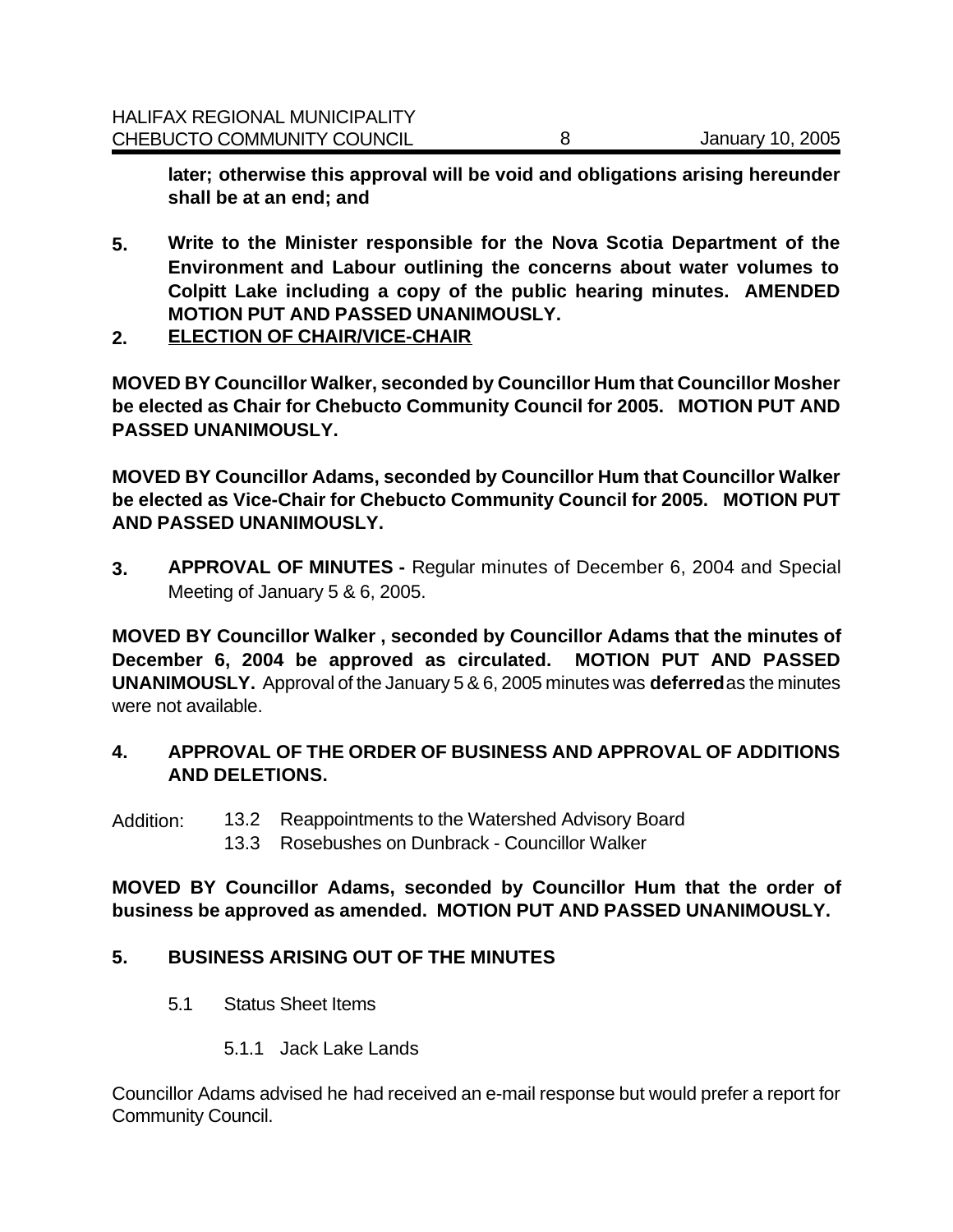## 5.1.2 As-of-Right Development along the Bedford Highway

Councillor Hum advised she will be meeting with staff on this issue.

5.1.3 Proposed Sign - Shoppers Drug Mart, Herring Cove Road

Councillor Adams advised a staff report is expected for the February 7, 2005 meeting.

Mr. Jim Donovan, Planner, advised a report had been sent to Community Council and staff's intention would be to have the issue further addressed as part of the Herring Cove Road Street scape study. Councillor Adams requested staff look to amendments to allow the Shoppers Drug Mart sign. Mr. Donovan advised a recommendation could be made to amend the LUB (Land Use By-Law) and consideration of that recommendation would have public input.

5.1.4 Hurricane Juan Clean-up in Districts 15, 16, 17 and 18

Councillor Hum advised staff are working on this information. Councillor Wile requested that District 10 be included as well.

**MOVED BY Councillor Walker, seconded by Councillor Hum that the issue of Hurricane Juan clean-up for Districts 10, 15, 16, 17 and 18 be brought forward as part of the capital budget considerations at Regional Council. MOTION PUT AND PASSED UNANIMOUSLY.** 

Councillor Adams requested it be ensured that his previous recommendation to have youth groups involved in the Hurricane Juan clean-up as a fundraising event for them be considered.

- **6. MOTIONS OF RECONSIDERATION** None
- **7. MOTIONS OF RECISSION** None
- **8. CONSIDERATION OF DEFERRED BUSINESS** None
- **9. PUBLIC HEARINGS** None
- **10. CORRESPONDENCE, PETITIONS and DELEGATIONS**  None
- **11. REPORTS** None
- **12. MOTIONS** None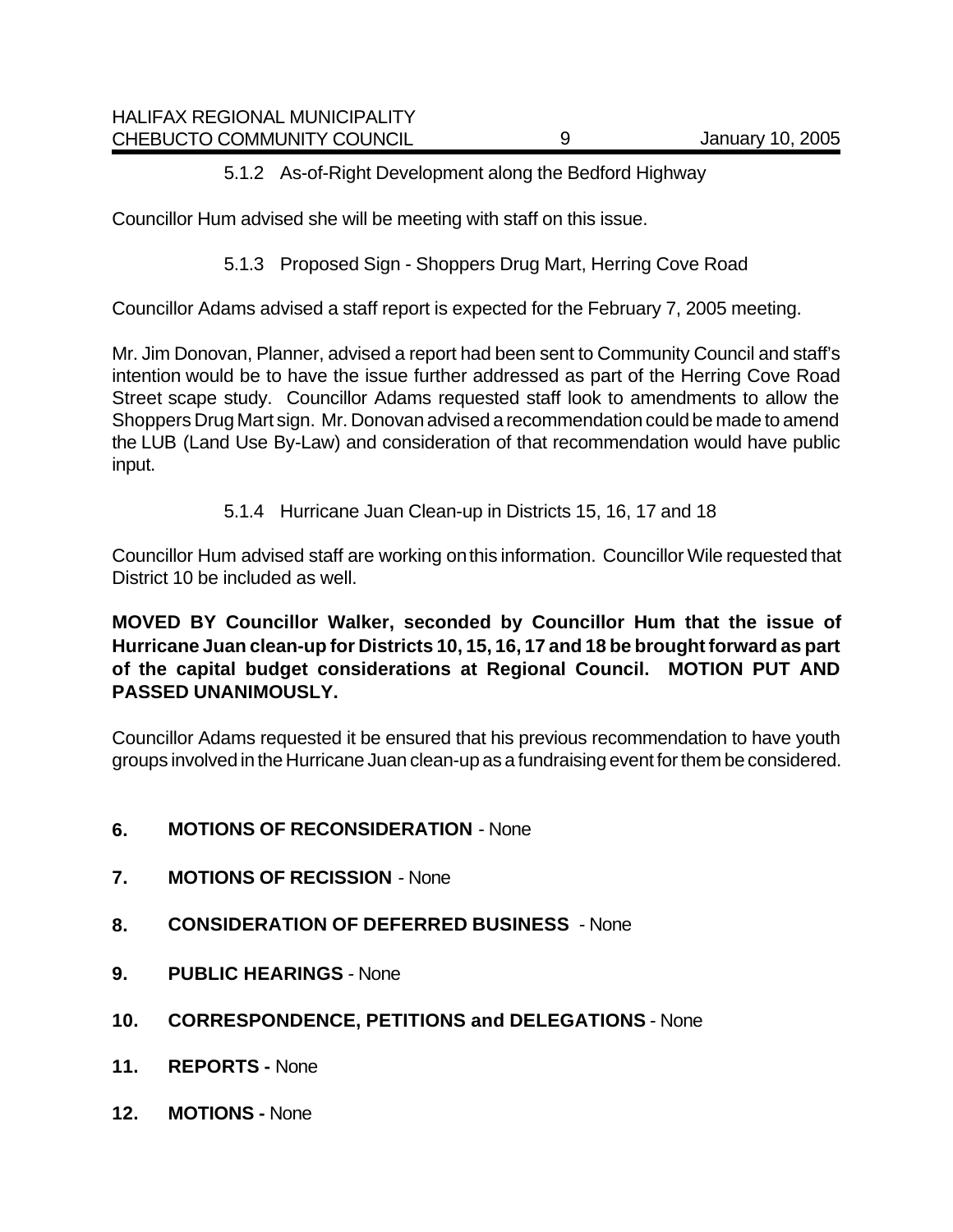#### **13. ADDED ITEMS**

13.1 Case 00066: Development Agreement, Governors Brook Subdivision, Mainland South, Halifax

This item previously dealt with, see page 4.

- 13.2 Reappointments to the Watershed Advisory Board
- *•* A report dated November 18, 2004 from the Halifax Watershed Advisory Board was before Community Council.

**MOVED BY Councillor Hum, seconded by Councillor Walker that Chebucto Community Council reappoint the following as members of the Halifax Watershed Advisory Board and ratify reappointments of the following representatives of various community based organizations involved within the municipality as follows:**

**Mr. Ross Evans, District 23 - reappointed to November 2007.**

**Dr. Sankar Ray - District 16 - reappointment to November 2007**

**Ratification of Appointments:**

**Representatives from each recognized community based organization involved in watershed protection and related activities within the Municipality:** 

**Dr. Wayne Stobo, SWEPS - reappointment to November 2007.**

**Mr. Walter Regan - Sackville Rivers Association - reappointment to Novembe3r 2007.**

**Mr. Shalom Mandeville - Soil and Water Conservation Society of Metro Halifax reappointment to November 2007.** 

#### **MOTION PUT AND PASSED UNANIMOUSLY.**

13.3 Rosebushes on Dunbrack

**MOVED BY Councillor Walker, seconded by Councillor Hum that staff confirm work will be completed and the rosebushes will be trimmed in the centre and along the**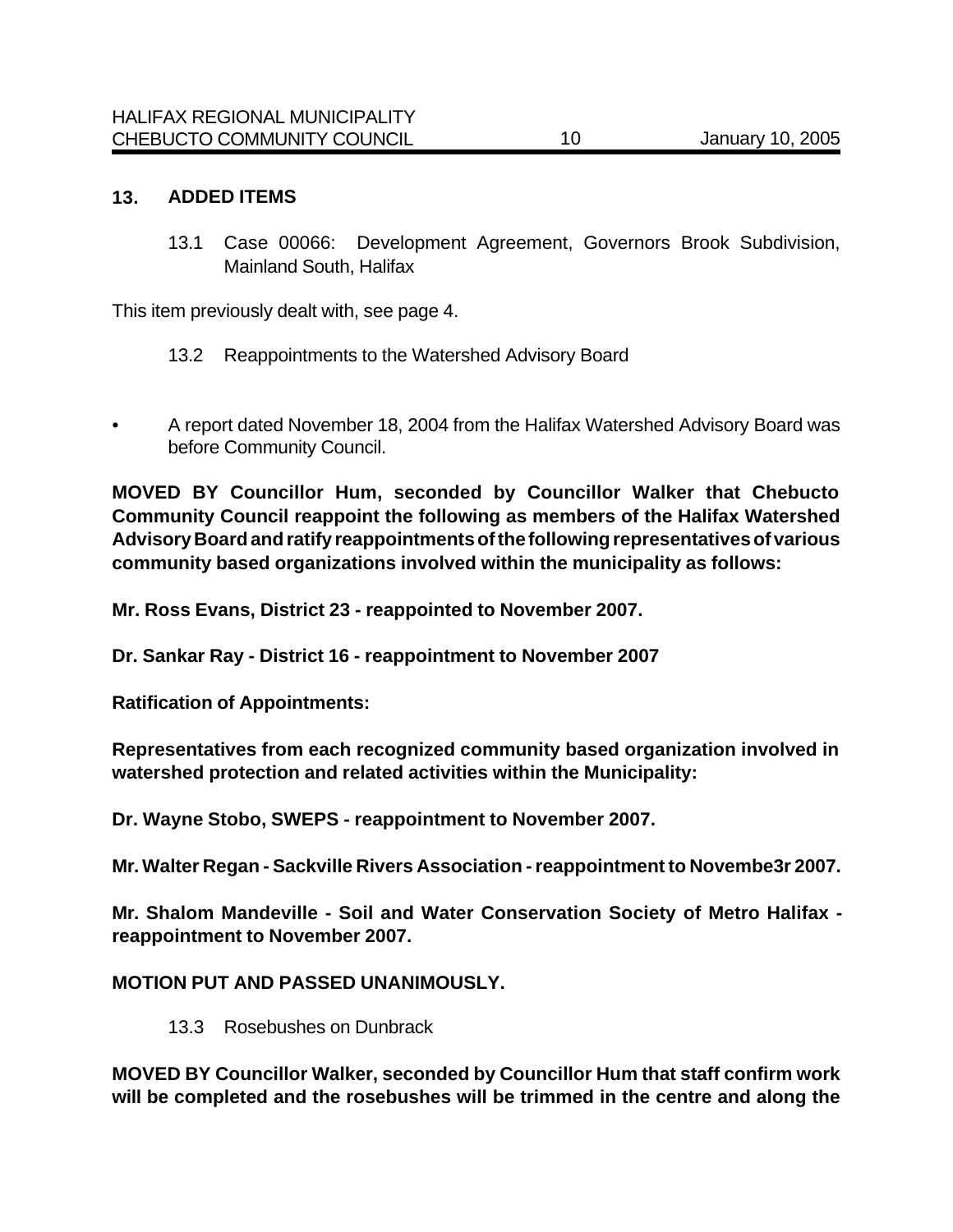**fences and poles on Dunbrack Street. Also, that all trimmings be cleared away. MOTION PUT AND PASSED UNANIMOUSLY**.

## **14. NOTICES OF MOTION - None**

#### **15. PUBLIC PARTICIPATION**

#### **Mr. William Phillips, 9 Crestivew Drive**

• Regarding Added Item 13.2 Reappointments to the Watershed Advisory Board, he indicated he is the Secretary of the North West Arm Heritage Association (NWAHA). NWAHA has written numerous letters to Dr. Wayne Stobo with a suggested representative from NWAHA advisory board be appointed to the Halifax Watershed Advisory Board. Was that name not considered?

Councillor Mosher offered to have this issue added to the next meeting of the Halifax Watershed Advisory Board (HWAB). She added that due to the size of the current HWAB, new appointments were not being made and the report tonight was just to approve the reappointments. She will request a report and give an update at the next HWAB meeting.

Councillor Mosher further advised she will inquire as to why the NWAHA received no response to letter of recommendation.

- Armdale Rotary: longstanding safety issue- intimidation of people who come around rotary attempting to enter Herring Cove Road outbound. Intimidation is from St. Margaret's Bay Road traffic that come at high speed. Some rotary users are intimidated by the high speed and stop on the rotary for safety.
- The traffic light on the Armdale Rotary has a red light with a green light below it. A traffic light as a red and green light is the same as a yield sign (re; MVA). He indicated he has monitored that traffic light and watched the cars going through. He suggested that police officers stand at the upstream lane of that light and get their ticket book out. That light should not have a green light. It should be steady red or flashing red. Traffic should be required to stop and then proceed. This is a serious traffic problem we have been putting up with for years.
- He asked if it would be possible to have HRM's Traffic Authority look at that signal and get it changed so it will do the job it is supposed to do. Otherwise, have Police monitor and ticket the area.

**MOVED BY Councillor Adams, seconded by Councillor Hum that a report be provided by the Traffic Authority regarding a change to the signal on the Armdale Rotary at the St. Margaret's Bay Road entrance to the Herring Cove Road to change the current RED and GREEN light by eliminating the green light. MOTION PUT AND PASSED UNANIMOUSLY.**